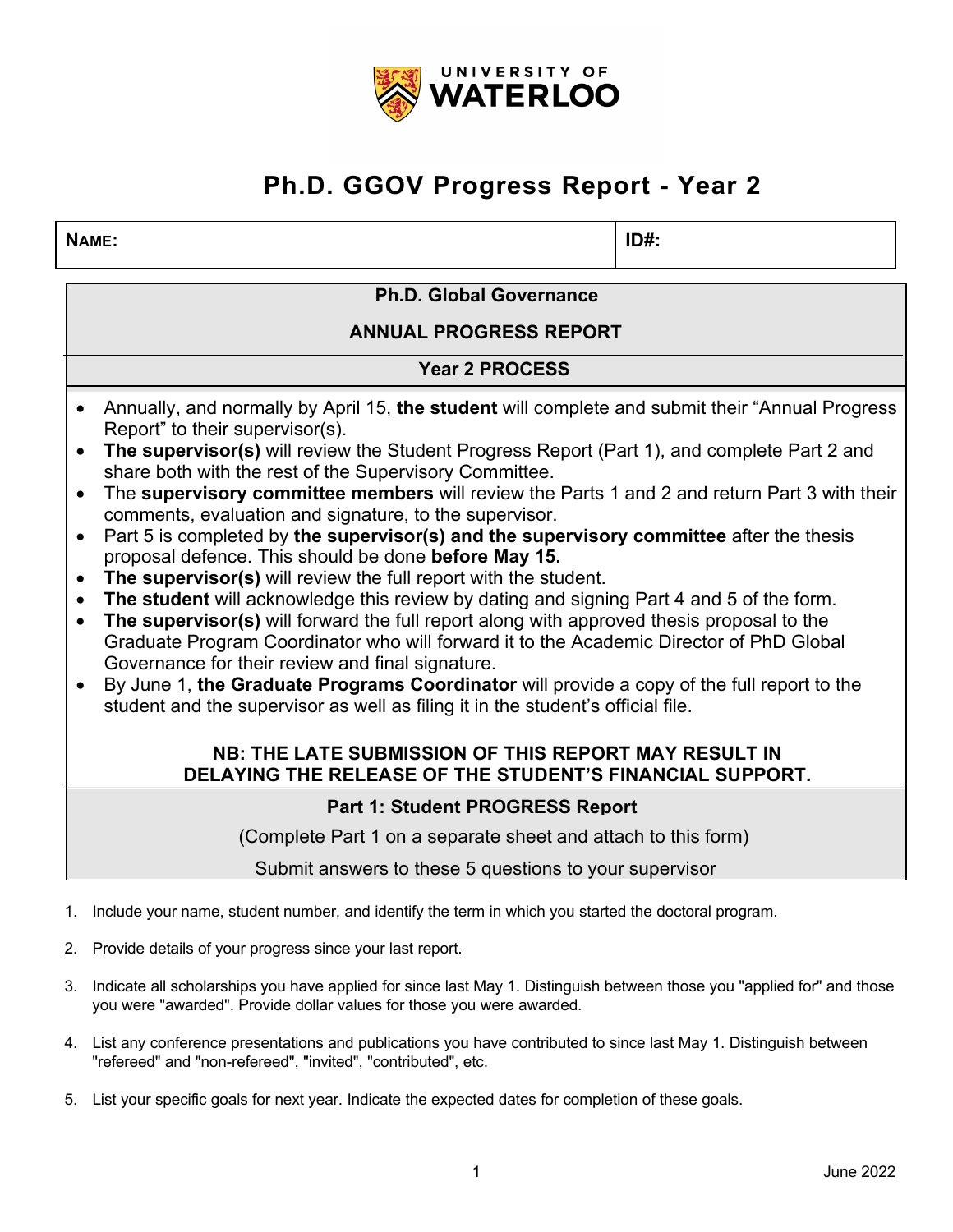

| NAME:                                                                                                               | $ID#$ :         |  |
|---------------------------------------------------------------------------------------------------------------------|-----------------|--|
|                                                                                                                     |                 |  |
| <b>Part 2: Supervisor Report</b>                                                                                    |                 |  |
| (Complete Part 2 in the spaces provided)                                                                            |                 |  |
| The comprehensive exams were completed on (MM-DD-YY):<br>1.                                                         |                 |  |
| (if more than 5 terms of<br>registration please provide justification under supervisor(s) general comments section) |                 |  |
| How often did you meet with the student over the past reporting period (check one):<br>2.                           |                 |  |
| Once per Term<br>Once per Year<br>Monthly                                                                           | Other (specify) |  |

Refer to the student's statement and provide comments on the progress made by the student in accomplishing the goals set out in the last report.

### **Supervisor(s) General Comments:**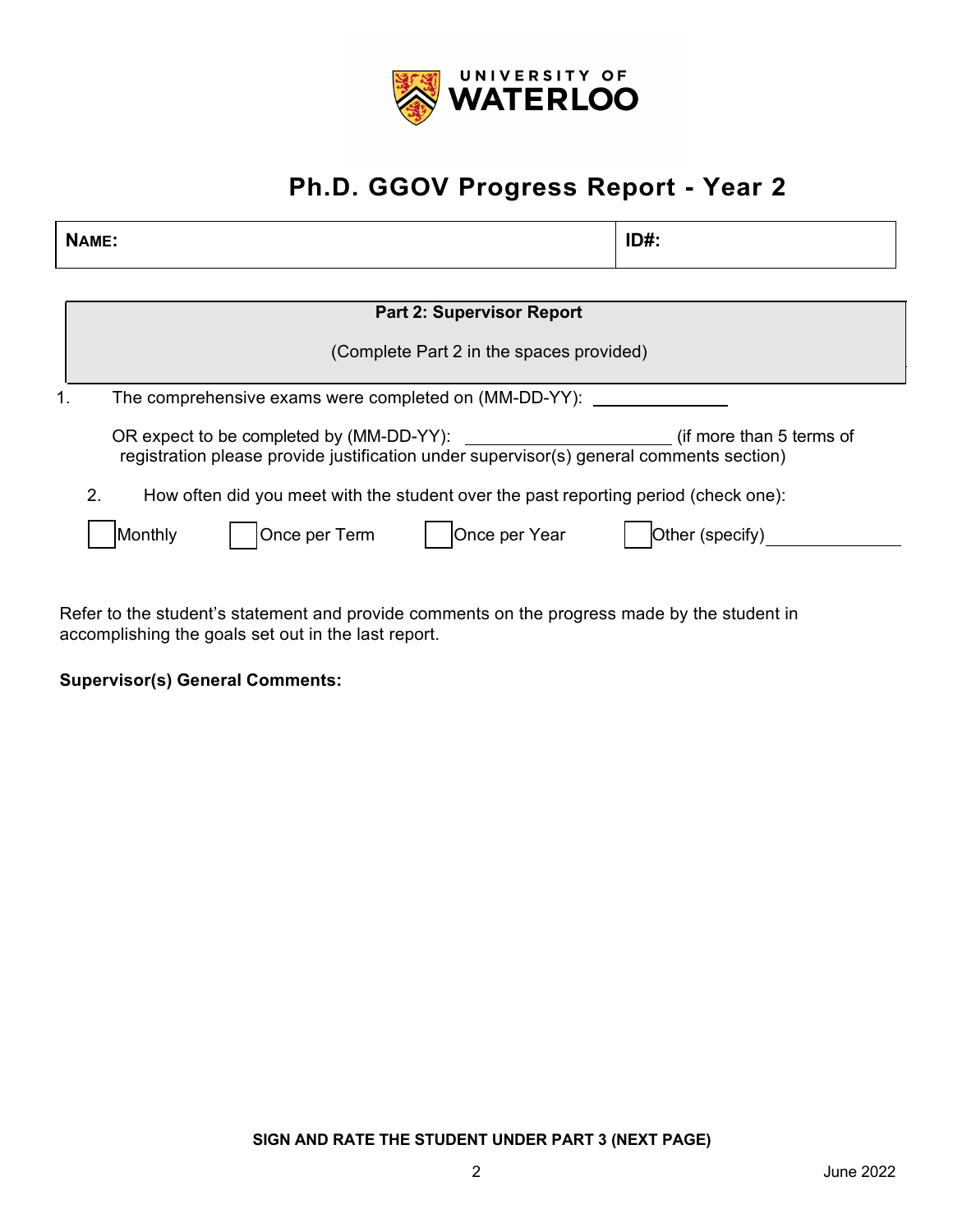

**NAME: ID#:**

**Part 3: Overall Assessment of Progress** - to be completed by the supervisor(s) and the supervisory committee

Rate this student's overall progress since the last report (S) Satisfactory; (C) With Some Concerns \*; (U) Unsatisfactory\*

\* where progress is deemed C or U, attach a detailed plan (with tasks and completion dates) of what must be accomplished over the next 6 months in order to remedy the situation.

|              | Print name (LAST, First) | Signature | Rating (S, C, U) |
|--------------|--------------------------|-----------|------------------|
| Supervisor 1 |                          |           |                  |
| Supervisor 2 |                          |           |                  |
| Reader 1     |                          |           |                  |
| Reader 2     |                          |           |                  |
| Reader 3     |                          |           |                  |

#### **Part 4: Acknowledgments**

The student may append additional comments. A student who thinks they are receiving unsatisfactory advice is urged to contact the Academic Director.

By signing below, the student acknowledges having read this report:

Student **Student Student Student Student** *Student* 

Date and the state of the state of the state of the state of the state of the state of the state of the state of the state of the state of the state of the state of the state of the state of the state of the state of the s

Academic Director Date